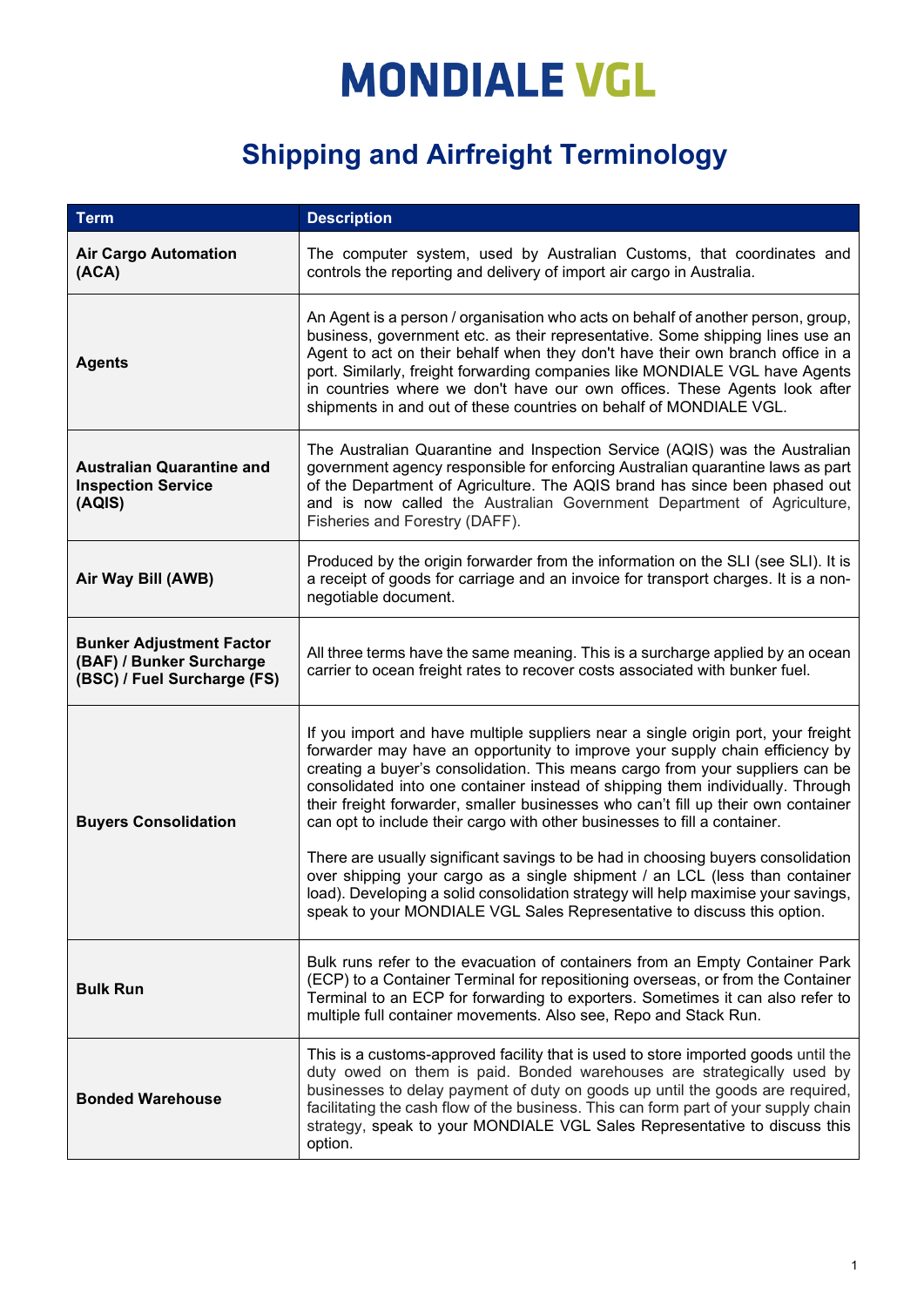| <b>Term</b>                                                                                           | <b>Description</b>                                                                                                                                                                                                                                                                                                                                                                                                                   |
|-------------------------------------------------------------------------------------------------------|--------------------------------------------------------------------------------------------------------------------------------------------------------------------------------------------------------------------------------------------------------------------------------------------------------------------------------------------------------------------------------------------------------------------------------------|
| <b>Carrier Access</b><br><b>Arrangements</b><br>(CAA)                                                 | These are the rules of entry set by a Container Terminal or Empty Container<br>Park for all trucks entering their site.                                                                                                                                                                                                                                                                                                              |
| <b>Currency Adjustment Factor</b><br>(CAF)                                                            | When the cargo is payable in foreign currency and this currency is subject to<br>major exchange rate fluctuations, the shipping company sometimes levies a<br>currency surcharge or CAF (Currency Adjustment Factor) to compensate for<br>those exchange rate risks. It is often charged on the basic sea freight as a<br>percentage.                                                                                                |
| <b>Carnet</b>                                                                                         | A Carnet or ATA Carnet (pronounced kar-nay) is an international customs and<br>temporary export-import document. It is used to clear customs in 87 countries<br>and territories without paying duties and import taxes on merchandise that will<br>be re-exported within 12 months.                                                                                                                                                  |
|                                                                                                       | Most merchandise can be listed on a Carnet. Virtually all types of goods and<br>equipment can be transported under the ATA Carnet including Commercial<br>Samples; Professional Equipment (Tools of the Trade); Goods for Fairs &<br>Exhibitions. However, consumable items such as agricultural products (food,<br>seeds, fertiliser, pesticides), explosives, disposables and postal traffic cannot<br>travel under an ATA Carnet. |
| <b>Collection Fee / Currency</b><br><b>Uplift Fee / Currency</b><br><b>Collection Fee</b><br>(CC Fee) | A Collection Fee (CC Fee) is a percentage surcharge, usually between 2% and<br>6%, of the total freight bill, charged by carriers and forwarders on collect freight<br>amounts. The charge is applied to recover interest on funds payable at the time<br>of shipment; also, to cover fluctuation of exchange rates.                                                                                                                 |
| <b>Cost, Insurance and Freight</b><br>(CIF)                                                           | Cost, Insurance and Freight (CIF) is one of the INCOTERMS specifying that the<br>transfer of cost and risk will occur after placing the goods on board of the ship in<br>the port of departure or after the goods are loaded.                                                                                                                                                                                                        |
|                                                                                                       | The seller has fulfilled their obligation to deliver when the goods are placed /<br>loaded on board the nominated vessel at the port of departure. The insured value<br>of the goods is normally 110% of invoice value.                                                                                                                                                                                                              |
|                                                                                                       | Please also look up INCOTERMS.                                                                                                                                                                                                                                                                                                                                                                                                       |
| <b>Cargo Management Re-</b><br><b>Engineering Fee</b><br>(CMR)                                        | A fee charged by the Australian Customs Service to facilitate the introduction<br>and implementation of a new cargo management system introduced in 2001.<br>The aim of the new system was to speed up clearance of imports and exports;<br>reduce overall cost of overseas trade; and boost surveillance for at-risk cargo<br>such as illicit drugs.                                                                                |
| <b>Cargo Terminal</b>                                                                                 | Cargo terminals are a key point in the supply chain where international goods<br>are unloaded and loaded. They are the areas at a wharf or airport where goods<br>under customs control are located either immediately before being loaded for<br>export, or immediately after being unloaded for import.                                                                                                                            |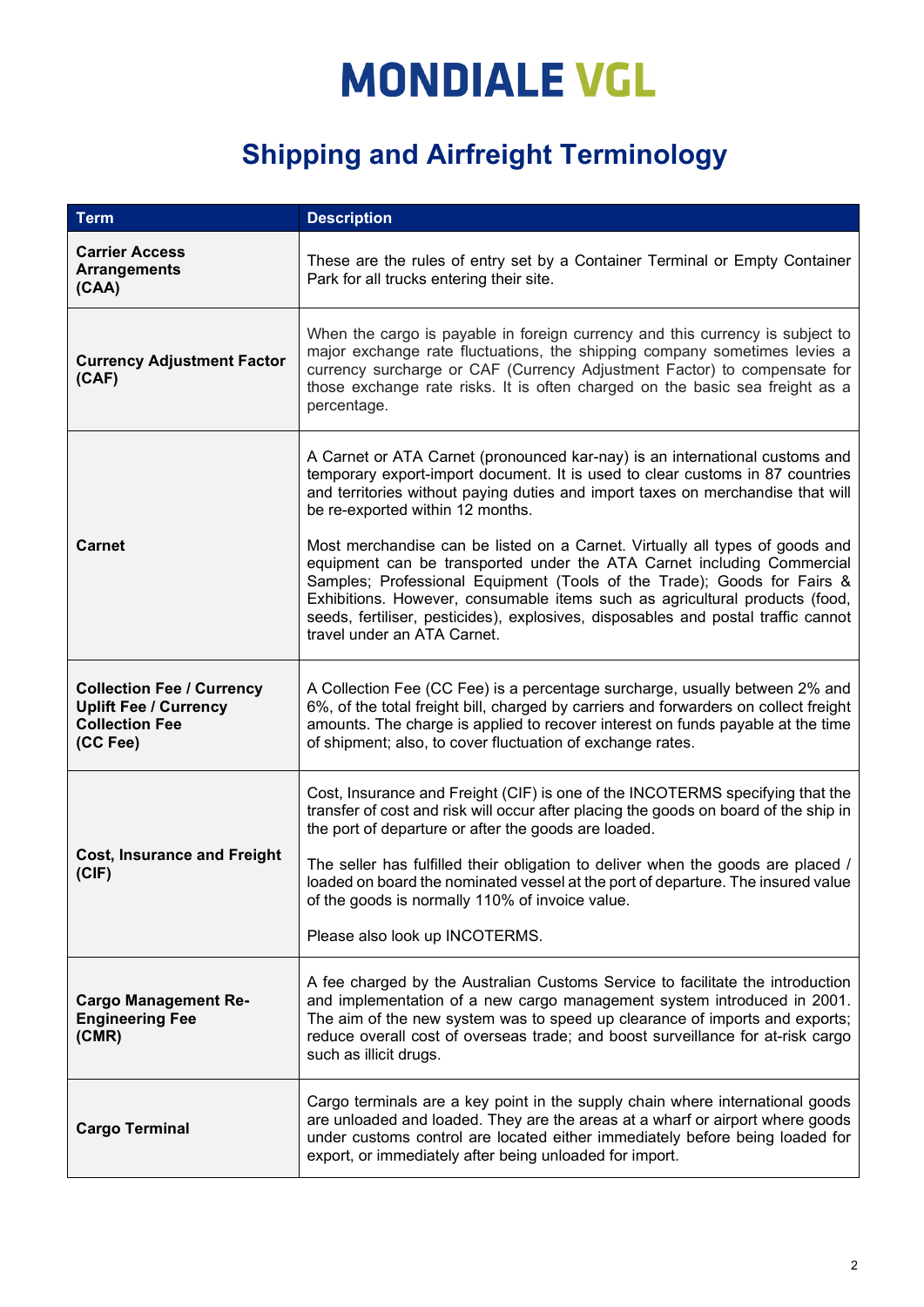| <b>Term</b>                                           | <b>Description</b>                                                                                                                                                                                                                                                                                                                                                                                                                                                                                              |
|-------------------------------------------------------|-----------------------------------------------------------------------------------------------------------------------------------------------------------------------------------------------------------------------------------------------------------------------------------------------------------------------------------------------------------------------------------------------------------------------------------------------------------------------------------------------------------------|
| <b>Cargo Terminal Operator</b><br>(CTO)               | A cargo terminal operator (CTO) is broadly defined as a person who manages a<br>cargo terminal. A 'person' includes a government body, corporate body and/or<br>an individual. Typically, the CTO is responsible for managing the operations at<br>the cargo terminal such as scheduling the use of a cargo terminal, maintaining<br>the terminal infrastructure and arranging terminal security. A CTO could be an<br>entity that has long-term exclusive access to a designated area of a port or<br>airport. |
| <b>Cargo Terminal Operator</b><br><b>Security Fee</b> | A fee imposed by the CTO (listed above) to cover security costs at the port.                                                                                                                                                                                                                                                                                                                                                                                                                                    |
| <b>Container Transport</b><br>Operator<br>(CTO)       | A company who owns and manages trucks for the movement of shipping<br>containers by road. Also known as 'Transport Operator'. MONDIALE VGL Global<br>Logistics is a CTO in Australia and New Zealand.                                                                                                                                                                                                                                                                                                           |
| <b>Consignee</b>                                      | The person or company to whom goods or documents are officially sent or<br>delivered. A freight forwarder is usually an intermediate consignee - that is, they<br>take possession of the goods before delivering them to the ultimate consignee.                                                                                                                                                                                                                                                                |
| Container                                             | Or 'shipping container' - this is the metal box in which goods are transported via<br>ship around the world. Different types of containers are used to ship different<br>types of goods, for example refrigerated containers.<br>Also described as "boxes" or "equipment". Also see TEU.                                                                                                                                                                                                                        |
| <b>Container Park</b>                                 | See: Empty Container Park                                                                                                                                                                                                                                                                                                                                                                                                                                                                                       |
| <b>Container Terminal</b>                             | Container Terminals are the interface between ship and landside operations<br>(see landside). Container Terminals unload/load ships, provide a clearinghouse<br>for containers, and load/unload trucks.                                                                                                                                                                                                                                                                                                         |
| Co-Load - Consolidation Load                          | Different loads directed to the same destination being combined into a single<br>shipment.                                                                                                                                                                                                                                                                                                                                                                                                                      |
| Consignor                                             | The person/business sending a shipment to be consigned whether by land, sea<br>or air.                                                                                                                                                                                                                                                                                                                                                                                                                          |
| <b>Cross Docking</b>                                  | A practice in logistics of unloading incoming materials and re-loading these<br>materials directly into outbound trucks with little or no storage in between. At<br>MONDIALE VGL Global Logistics we look to maximize efficiency by reducing<br>touch points of inventory handling which alleviates unnecessary storage and<br>delivers products faster.                                                                                                                                                        |
| <b>Customer Broker</b>                                | An agent for importers ensuring all duties, fees and taxes are correctly paid on<br>the goods being importing in containers. Also, can be involved with Freight<br>Forwarding. See Freight Forwarders                                                                                                                                                                                                                                                                                                           |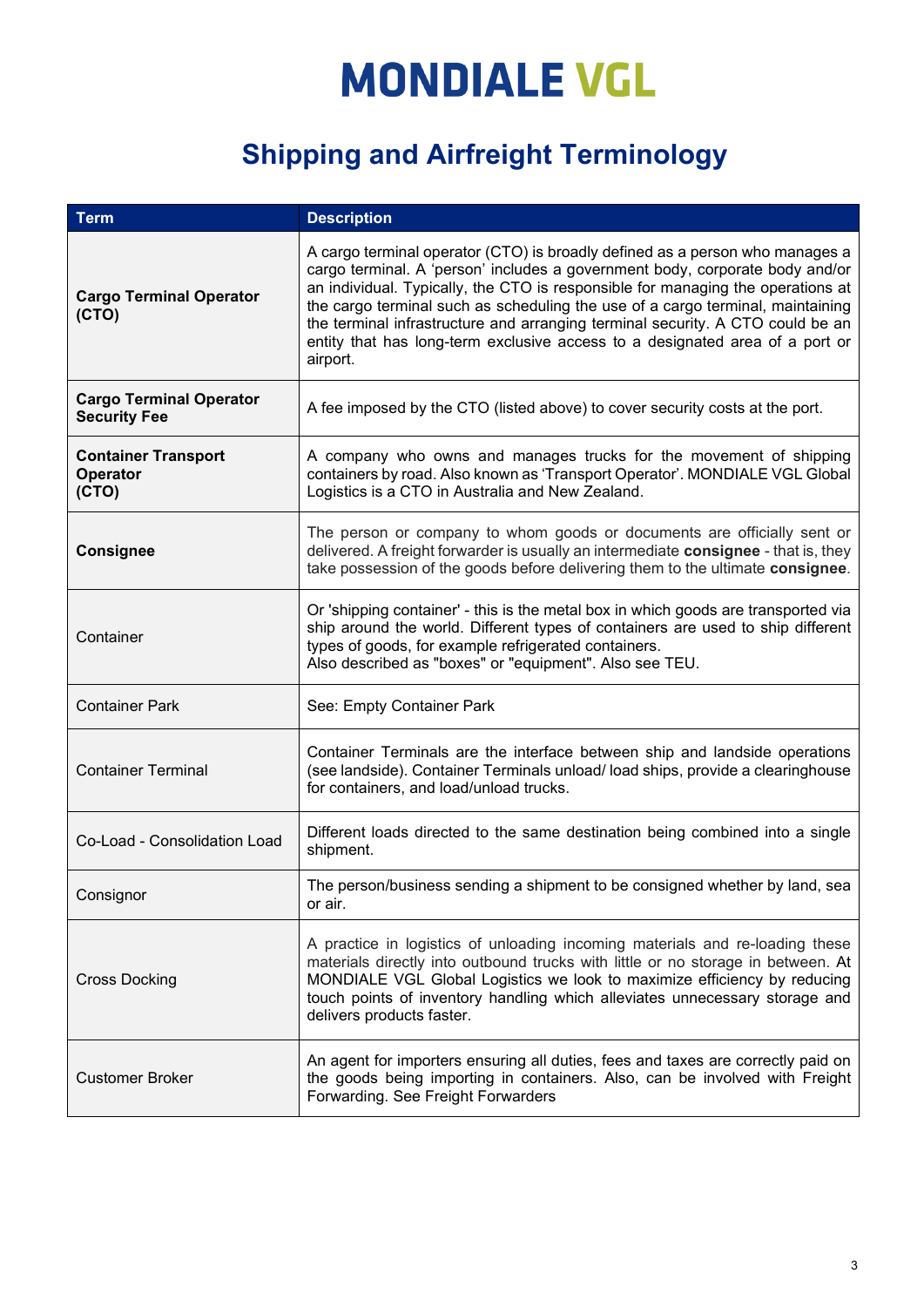| <b>Term</b>                 | <b>Description</b>                                                                                                                                                                                                                                                                                                                            |
|-----------------------------|-----------------------------------------------------------------------------------------------------------------------------------------------------------------------------------------------------------------------------------------------------------------------------------------------------------------------------------------------|
| <b>DAWR</b>                 | The Australian Government's Department of Agriculture and Water resources,<br>which is responsible for implementing policies and programmes to support the<br>agriculture, fisheries, food and forestry industries.                                                                                                                           |
| Detention                   | A charge that is levied by shipping lines if a container is held by the consignee<br>for longer than has been agreed. Usually a daily fee that is agreed to at the time<br>of making a booking with a shipping line for use of their container. This can be<br>thought of us a sort of 'rental fee' for the container from the shipping line. |
| Demurrage                   | The shipping lines give you a set amount of time for the container to be picked<br>up from or delivered to them. Once this allotted time is up charges will apply per<br>day thereafter. Demurrage refers to these fees that are charged when a full<br>container is held by the shipping line for longer than agreed                         |
|                             | (In import cases this is the time between when the container is unloaded from<br>the vessel to when it is finally picked up off the wharf. For exports, it is time<br>between when the loaded container is delivered to the port to the container being<br>loaded on the vessel                                                               |
| Depot                       | See: Empty Container Park. Also known as Container Freight Station                                                                                                                                                                                                                                                                            |
| <b>Direct Services</b>      | Moves directly from one port (either air or sea) to another, not stopping along<br>the way. If the freight is urgent airfreight, then an express direct service would<br>be an alternative option. This service is more expensive however is the quickest<br>way to move cargo. The cargo will generally move on the next available flight    |
| DO - Delivery Order         | A document, issued in exchange for the Bill of Lading, authorizing delivery of the<br>shipment.                                                                                                                                                                                                                                               |
| Door to Airport             | The shipment is collected from the supplier's door and flown to the closest<br>customs airport. The receiver is then responsible for the customs clearance,<br>quarantine, delivery and local taxes.                                                                                                                                          |
| Door to Door                | The shipment is collected from the supplier's door and is flown to the country of<br>destination where the goods are cleared through customs & quarantine controls<br>and then delivered to the receiver's door. Duties and taxes are to be paid by the<br>receiving company or individual.                                                   |
| ECP - Empty Container Park. | An ECP is where containers are stored after their goods have been delivered to<br>a warehouse. Containers remain at the Empty Container Park until they are<br>required to be filled for a new shipment, at which time they are delivered to a<br>loading warehouse, or back to a ship empty for repo. Also see "Repo".                       |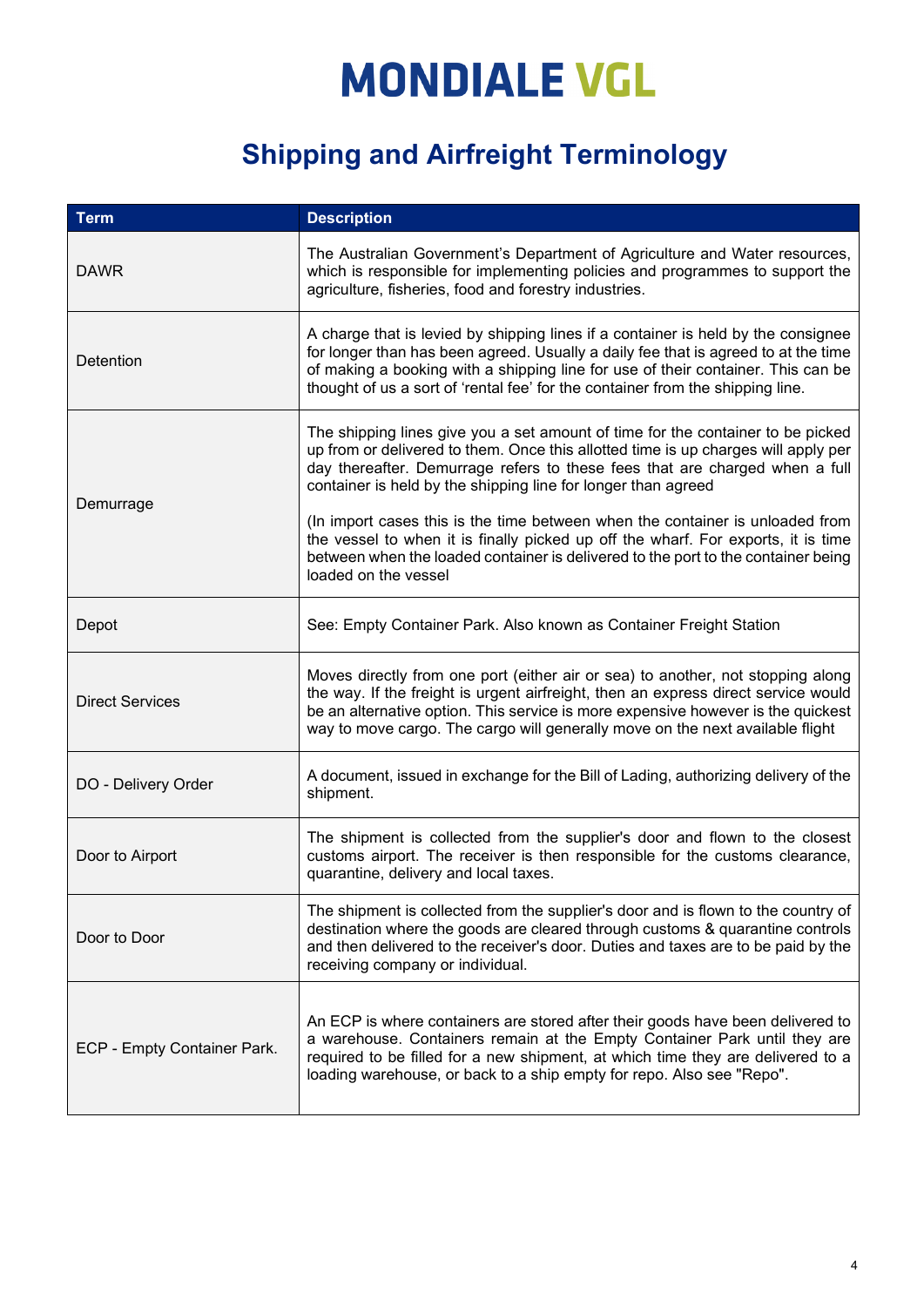| <b>Term</b>                              | <b>Description</b>                                                                                                                                                                                                                                                                                                           |
|------------------------------------------|------------------------------------------------------------------------------------------------------------------------------------------------------------------------------------------------------------------------------------------------------------------------------------------------------------------------------|
| EDI - Electronic Data Interface.         | The transfer of necessary documentation/information electronically through a<br>standard that allows various software platforms to import data.                                                                                                                                                                              |
| <b>EDF - Export Documentation</b><br>Fee | A charge levied by airlines in Australia for handling the documents for each<br>shipment they carry.                                                                                                                                                                                                                         |
| <b>Exporters</b>                         | The owner of cargo that is to be shipped (exported) out of the country.                                                                                                                                                                                                                                                      |
| <b>Export Warehouse</b>                  | A warehouse where goods are loaded into containers for exporting.                                                                                                                                                                                                                                                            |
| EXW - Ex-Works                           | An incoterm (see incoterm) by which the buyer is responsible for the transport<br>to port of export, from port of import and of good, all export procedures.                                                                                                                                                                 |
| FAK- Freight All Kinds                   | LCL (see LCL) cargo from multiple shippers is consolidated at CFS (container<br>freight station) or depot and packed into a container. Upon arrival at the<br>destination the company who arranged the consolidation arranges pick up from<br>the wharf and unpack of the container for consignees to pick up their freight. |
| FAS - Free Alongside Ship                | An incoterm (see incoterm) by which the seller is responsible for delivering<br>goods, cleared for export, alongside the vessel at a named port, at which point<br>risk transfers to the buyer.                                                                                                                              |
| <b>FCL - Full Container Load</b>         | Freight comes from one supplier to one consignee. The consignee picks up<br>container from the wharf when it arrives and arranges unpacking at their<br>premises                                                                                                                                                             |
|                                          | An incoterm (see incoterm) by which indicating whether the buyer or seller is<br>responsible for the goods damaged during shipping.                                                                                                                                                                                          |
| FOB - Free on Board                      | "FOB shipping point"/ "FOB origin" means the buyer is at risk once the seller<br>ships the goods.                                                                                                                                                                                                                            |
|                                          | "FOB destination" means the seller retains the risk of loss until the goods reach<br>the buyer.                                                                                                                                                                                                                              |
| <b>Freight Forwarder</b>                 | An agent that arranges the carriage of goods on behalf of a shipper/consignee.<br>Forwarders handle the import/export of goods by dealing with all the<br>documentation and coordinating physical movement of containers. Can also be<br>involved in custom broking (see Customer Brokers).                                  |
| <b>Futile Trip</b>                       | Any time a truck turns up to an ECP, wharf terminal, or warehouse and cannot<br>perform the task that they intended to perform, i.e. the trip is wasted.                                                                                                                                                                     |
| Gateway                                  | A point at which freight moving from one territory to another is interchanged<br>between transportation lines                                                                                                                                                                                                                |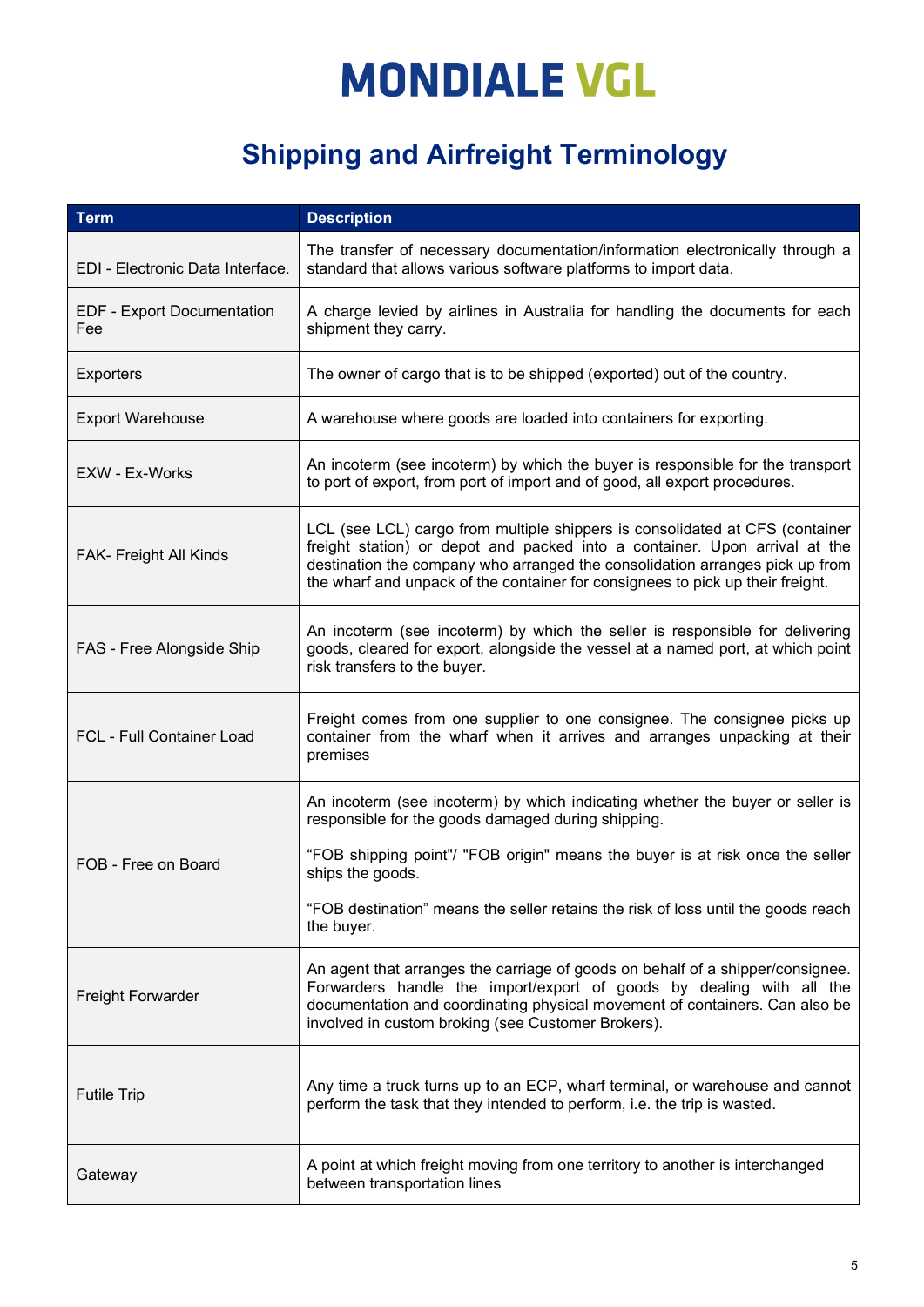| <b>Term</b>                                                | <b>Description</b>                                                                                                                                                                                                                                                                                                                                                                                                                                    |
|------------------------------------------------------------|-------------------------------------------------------------------------------------------------------------------------------------------------------------------------------------------------------------------------------------------------------------------------------------------------------------------------------------------------------------------------------------------------------------------------------------------------------|
| GP - General Purpose                                       | Refers to container, therefore: general purpose containers. These are containers<br>which are designed for non-specific goods.                                                                                                                                                                                                                                                                                                                        |
| <b>GRI - General Rate Increase</b>                         | Applied by shipping lines as a given amount over and above whatever existing<br>rate a shipper might be paying as the base ocean rate. Therefore, is a surcharge<br>on the negotiated rate.                                                                                                                                                                                                                                                           |
| HAWS - House Air Waybill                                   | The house air waybill is a forwarding agent's bill that they use to consign the<br>cargo under.                                                                                                                                                                                                                                                                                                                                                       |
| HAZ/ Hazardous Cargo                                       | Stands for Hazardous cargo. Like Dangerous Goods, this refers to good which<br>can be harmful to people, the environment, or property, such as; petroleum, acid,<br>radioactive material, explosives, biohazardous medical waste. This cargo cannot<br>generally be carried by airfreight. There are strict guidelines laid down by IATA<br>and ICAO on the carriage of hazardous cargo. Please contact our office prior to<br>consigning your goods. |
| HBL - House Bill of Lading                                 | Produced by the origin forwarder from the information on the shipper's letter of<br>instruction. It is a contract between the shipper and the consignee; it is a<br>negotiable document which can be an original express or telex 8/L.                                                                                                                                                                                                                |
| IATA - International Air<br><b>Transport Association</b>   | The trade and service organisation representing international airlines from<br>more than 100 countries. MONDIALE VGL is IATA accredited.                                                                                                                                                                                                                                                                                                              |
| ITF / Breakbulk Fee -<br><b>International Terminal Fee</b> | A fee applied at Australian airports by air freight forwarders to cover the costs<br>of handling cargo and documents                                                                                                                                                                                                                                                                                                                                  |
| Importers                                                  | The owner of cargo that is being shipped (imported) into the country.                                                                                                                                                                                                                                                                                                                                                                                 |
| Import Warehouse                                           | A warehouse where containerised freight is unloaded in preparation for delivery<br>to the cargo owner.                                                                                                                                                                                                                                                                                                                                                |
| Incoterm                                                   | A set of rules published by the ICC (International Chamber of Commerce)<br>defining the responsibilities of sellers and buyers for the delivery of goods under<br>sales contracts. They are defined by commercial transaction terms between<br>buyer and seller regarding the transfer of both cost and risk in international trade.                                                                                                                  |
| Landside                                                   | All operations that are carried out after a container leaves the gate at the<br>Container Terminal. Landside also includes all movements from when container<br>leaves the ship to then being delivered.                                                                                                                                                                                                                                              |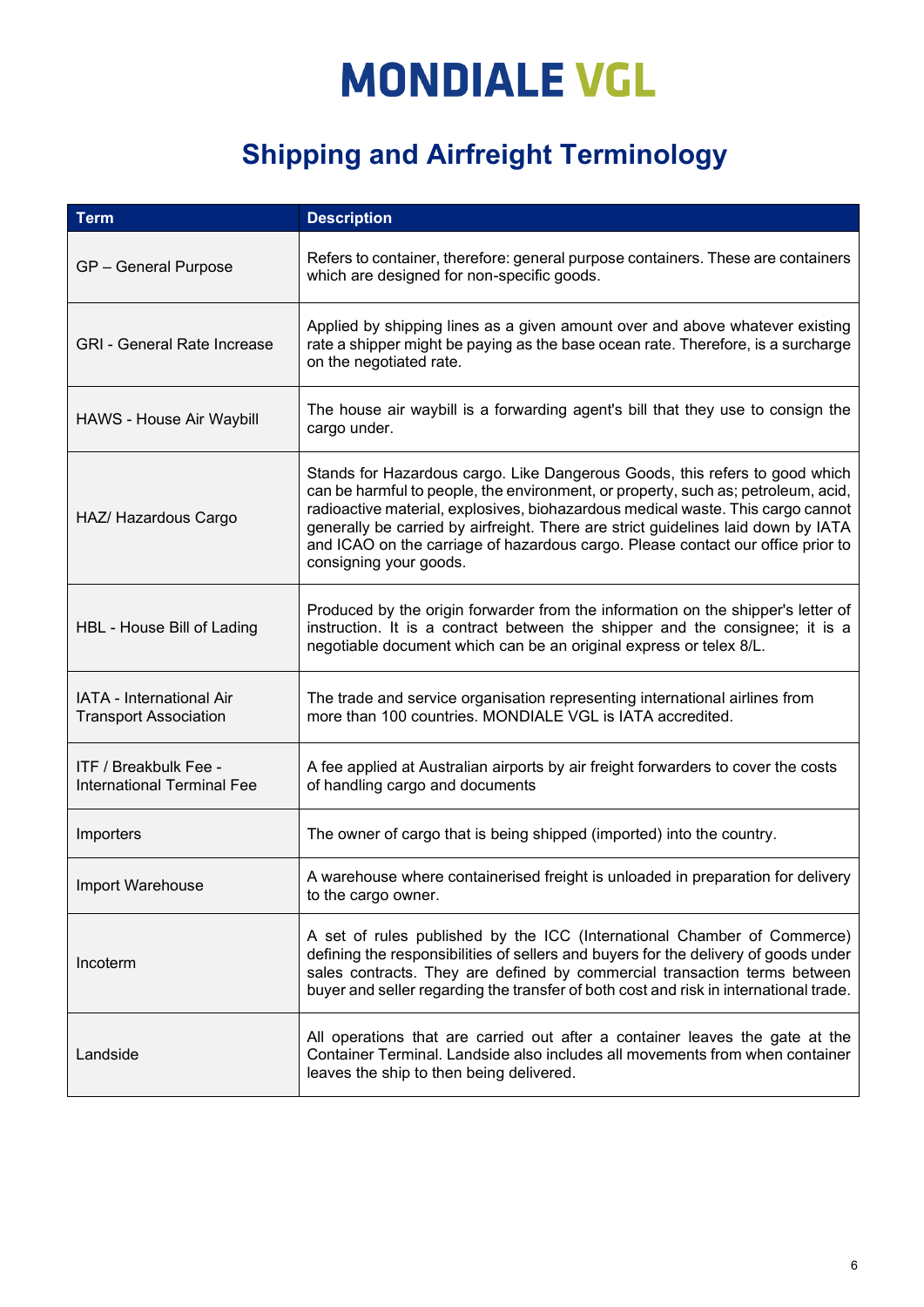| <b>Term</b>                                                           | <b>Description</b>                                                                                                                                                                                                                                                                                                                                                                                                                                                                                                          |
|-----------------------------------------------------------------------|-----------------------------------------------------------------------------------------------------------------------------------------------------------------------------------------------------------------------------------------------------------------------------------------------------------------------------------------------------------------------------------------------------------------------------------------------------------------------------------------------------------------------------|
| $L/C$ - Letter of Credit                                              | Any arrangement, however named or described, whereby a bank, acting at the<br>request and on the instructions of a customer is to make a payment to or to the<br>order of a third party (the beneficiary), or is to pay or accept bills of exchange<br>(drafts) drawn by the beneficiary, or authorizes another bank to affect such<br>payment, or to pay, accept or negotiate such bills of exchange (drafts), against<br>stipulated documents, provided that the terms and conditions of the credit are<br>complied with. |
| <b>LCL - Less Than Container</b><br>Load                              | Loose cargo too small to warrant an FCL container. Cargo is then consolidated<br>with other cargo to man an FAK. The cargo is sent to a consolidator to pack in<br>an FAK (see FAK) container. This is known as a co-load                                                                                                                                                                                                                                                                                                   |
| LOLO - Lift on Lift Off                                               | Charge by the carrier for lifting of an FCL from the truck or ship upon receipt at<br>a depot or container yard.                                                                                                                                                                                                                                                                                                                                                                                                            |
| Manifest                                                              | A list or invoice of the passengers or goods being carried by a commercial<br>vehicle or ship. It is a document that lists in detail all the bills of lading issued by<br>a vessel or its agent or master, for example, a detailed summary of the total<br>cargo of a vessel. Used principally for Customs purposes.                                                                                                                                                                                                        |
| MAWB - Master Air Waybill                                             | The master air waybill is a legal document that the airline uses to consign the<br>cargo under.                                                                                                                                                                                                                                                                                                                                                                                                                             |
| M/T - Metric Ton                                                      | 2204 lbs                                                                                                                                                                                                                                                                                                                                                                                                                                                                                                                    |
| <b>Prime Contractor</b>                                               | A transport company that owns their own trucks. These companies do their own<br>transport work and also contract out to other businesses. They may also employ<br>sub-contractor drivers on an as needs basis. See also "CTO"                                                                                                                                                                                                                                                                                               |
| PSC - Port Service Charge<br><b>THC - Terminal Handling</b><br>Charge | These are changes for handling cargo and containers at wharves and wharf<br>terminals.                                                                                                                                                                                                                                                                                                                                                                                                                                      |
| <b>TRC - Terminal Receiving</b><br>Charge                             | FCL: a flat price per container<br>LCL: Flat fee per cubic meter or tonne                                                                                                                                                                                                                                                                                                                                                                                                                                                   |
| PSS - peak season surcharge                                           | Charge applied by shipping lines, over the base freight rate, during the busiest<br>seasons of the year. Usually Charges as a fixed sum per container or by cubic<br>metre for LCL                                                                                                                                                                                                                                                                                                                                          |
| Redirection                                                           | A change in the instruction given by a shipping line about the drop off location<br>for an empty container. That is, a redirection occurs when a CTO is advised by<br>an ECP or a shipping line that a container should be returned to a different<br>location than originally advised.                                                                                                                                                                                                                                     |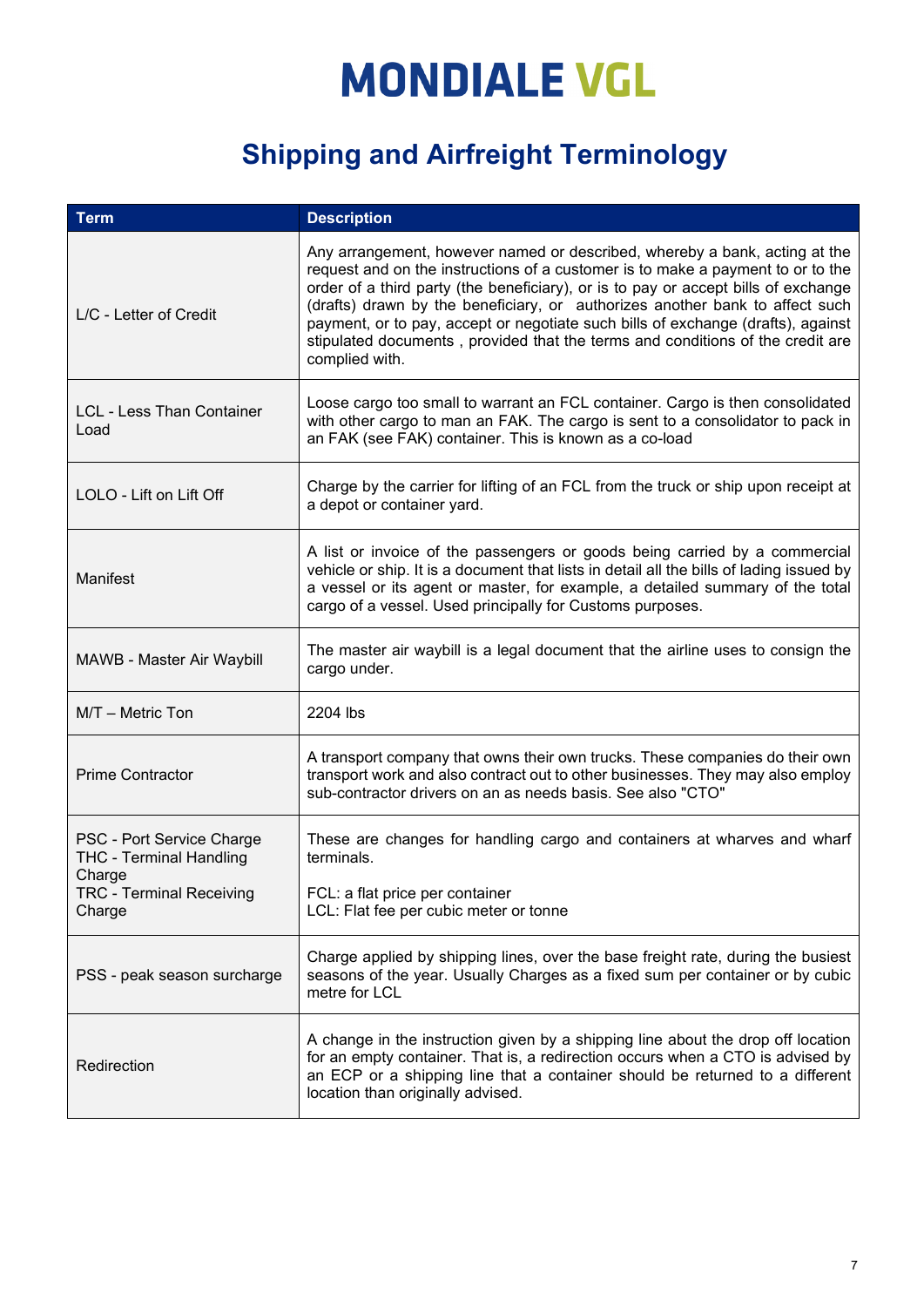| <b>Term</b>                               | <b>Description</b>                                                                                                                                                                                                                                                                                                                                                                                     |
|-------------------------------------------|--------------------------------------------------------------------------------------------------------------------------------------------------------------------------------------------------------------------------------------------------------------------------------------------------------------------------------------------------------------------------------------------------------|
| Repo                                      | Or 'Reposition' occurs when an empty container goes directly from an ECP to<br>the wharf terminal for transport to another port. This usually occurs because<br>shipping lines have too much container inventory in one port and too little in<br>another. Repos will often happen in large numbers at one time to fill space on<br>available ships. Also known as: Bulk Run, Stack Run, Single Empty. |
| SOLAS - Safety of Life at Sea             | The International Convention for the Safety of Life at Sea (SOLAS) is an<br>international maritime treaty which sets minimum safety standards in the<br>construction, equipment and operation of merchant ships.                                                                                                                                                                                       |
| Stevedore                                 | A person employed at a dock to load and unloads ships                                                                                                                                                                                                                                                                                                                                                  |
| Storage Fees at Wharf                     | After a vessel discharges its cargo there is a period of time, usually 2-3 days,<br>during which the cargo may be collected. At the end of this period what is called<br>'time- up' occurs after which a daily storage fee will begin to accrue. These are<br>calculated as a daily fee per container. It is a flat fee per day but the fee level<br>escalates as time passes.                         |
| Sub-contractor                            | A sub-contractor is an independent worker in any field (transport, warehouse,<br>administration, etcetera) who contract work from Prime Contractors (ex<br>MONDIALE VGL). The sub-contractor may contract their labour, or their labour<br>and equipment (i.e. prime mover, etc).<br>See also: Prime Contractor.                                                                                       |
| Survey/Surveyor                           | Every container that is received at an Empty Container Park is surveyed on<br>arrival. The container's state of repair is recorded and communicated to the<br>Shipping Line that owns the container. Damaged containers may or may not be<br>repaired by the Empty Container Park.                                                                                                                     |
| TEU - Twenty-foot Equivalent<br>Unit      | Twenty Foot Equivalent unit. The acronym used to describe the space occupied<br>by a 20' container. i.e. 1 x 20' container= 1 TEU<br>$1 \times 40'$ container = $2$ TEU                                                                                                                                                                                                                                |
| <b>THC - Terminal Handling</b><br>Charge  | A charge for handling containers and goods at Container Terminals.                                                                                                                                                                                                                                                                                                                                     |
| <b>Transshipment Service</b>              | When the cargo or container is offloaded at a transshipment port and reloaded<br>onto another aircraft or vessel for its intended destination. This service takes<br>longer however is a cost-effective option for shippers.                                                                                                                                                                           |
| <b>TRC - Terminal Receiving</b><br>Charge | A charge for handling containers and goods at Container Terminals.                                                                                                                                                                                                                                                                                                                                     |
| VGM - Verified Gross Mass                 | A method of measuring weight which includes cargo weight, weight of loading<br>equipment and materials, weight of the container, dunnage and so forth. VGM's<br>must be provided by the shipper and signed of for safety purposes.                                                                                                                                                                     |